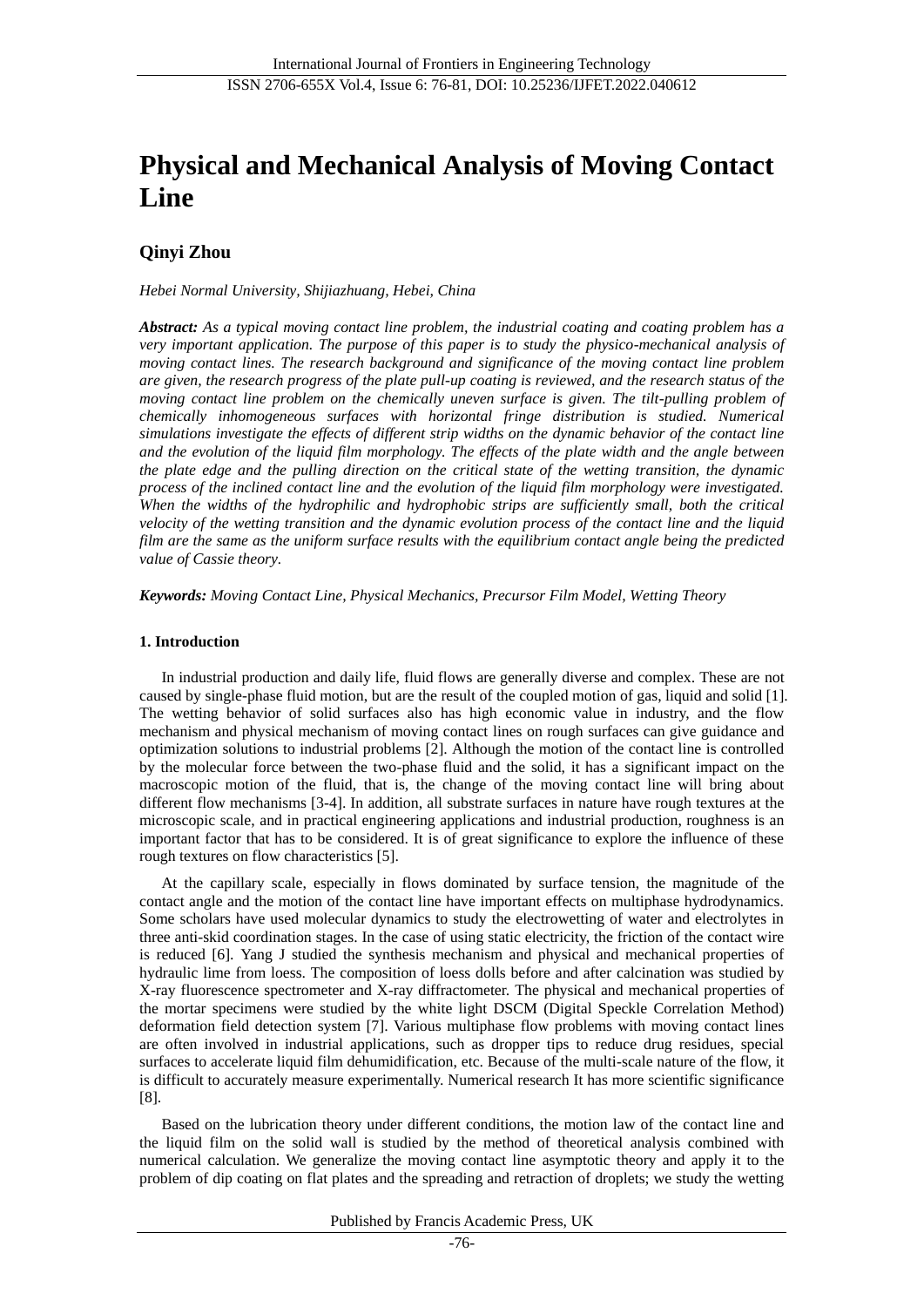transition in dip coating on flat plates, and give the critical speed of wetting transition in general cases Formula; focuses on the gravity-driven receding liquid film on the inclined plate, and gives the effect of the plate inclination and inertia on the contact linear velocity; explores the evolution of the liquid film on the plate, and gives the liquid film morphology and evolution in different stages and regions law.

#### **2. Research on Physical Mechanics of Moving Contact Line**

#### *2.1 Precursor Membrane Model*

In addition to the stress singularities near the contact line, the moving boundary problem is another difficulty for numerical calculations with moving contact lines. For the solution of the lubrication equation, if the slip model is used, the method of transforming the independent variables can be used to convert the moving boundary problem into a fixed boundary problem; while the precursor film model can make the liquid film near the contact line have a limited thickness, so that the contact line is connected to a balanced precursor film, thereby avoiding the moving boundary problem. At this point, the boundary condition of the equation is on the equilibrium precursor film, not at the contact line. Therefore, the information related to the contact line is added to the equation in the form of separation pressure [9]. At this time, in the case of ignoring the body force, the pressure P in the liquid contains

both the contribution of the interface curvature K and the contribution of the separation pressure  $\Pi$ :

$$
p = p_0 - \sigma k - \Pi,\tag{1}
$$

Where p0 is the atmospheric pressure and  $\sigma$  is the surface tension coefficient. The separation pressure mainly acts in the vicinity of the contact line and at the precursor membrane, and has little effect on the macroscopic region far from the contact line. For the vicinity of the contact line, the solid wall can be considered to be flat. Under the lubrication approximation, the curvature K can be estimated as the spatial second derivative of the interface,  $k \approx h''(x)$ , where x is the spatial coordinate along the tangent to the solid wall.

#### *2.2 Surface Properties and Static Wetting*

The exploration of knowledge is from the shallow to the deep, from the simple to the complex. Young's equation is only suitable for ideal rigid, smooth and chemically uniform surfaces, not for rough surfaces [10]. The deviation of the apparent contact angle presented by the liquid on the rough solid surface is not only related to the surface physical and chemical properties of the matrix, but also has a great relationship with the surface structure. Both Wenzel and Cassie theories recognize that there is a large difference between the actual solid surface situation and the ideal surface, resulting in the variation of the contact angle [11]. Wenzel's theory attributes this difference to the irregular texture of the actual surface, and proposes the concept of roughness, which relates the contact angle on the actual surface to the intrinsic contact angle of the ideal surface; Cassie's theory attributes this difference to the surface structure The difference in surface free energy caused by the inhomogeneity of the surface can be used to construct two different surfaces, and the concept of composite contact angle is proposed, which is related to the intrinsic contact angle of the ideal surface [12].

Cassie and Baxter proposed the concept of composite contact angle by considering the deviation of apparent contact angle and static contact angle of actual rough surfaces from the viewpoint of surface diversity (surfaces with many different wetting characteristics), and droplets do not It will infiltrate into the ravine, but the gas will be trapped in it. At this time, the interface situation is much more complicated, and the total surface free energy is composed of the free energy of each component. Also in the model, a virtual displacement dz is given to the contact line, then the change of surface free energy per unit length is:

$$
dE = f_1(\sigma_{ls} - \sigma_{sg}) \cdot dz + (1 - f_1)\sigma_{ls} + \sigma_{ls} dz \cdot \cos\theta^* \tag{2}
$$

Where f1 is the fraction of the solid surface wetted by the liquid, and the composite interface formula of the two phases can be extended to the N-phase composite interface to obtain the following composite contact angle.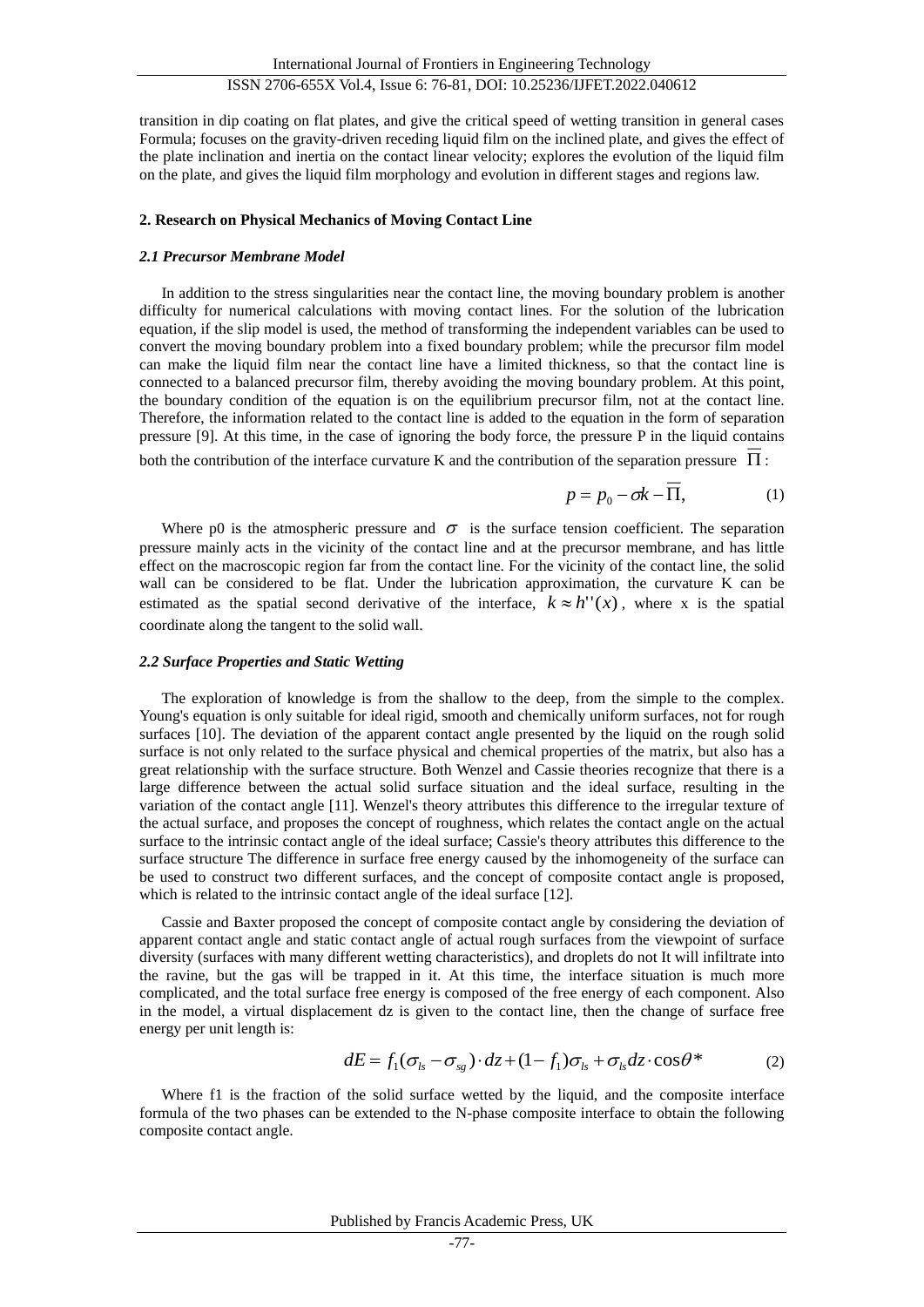#### **3. Investigation and Research on the Physical Mechanics of Moving Contact Lines**

#### *3.1 Multiphase Flow Problem*

The problem of multiphase flow is a common problem in life and productivity, and one of the most important problems in multiphase flow is the existence of contact lines. On optically and chemically coherent surfaces, the vertical edges of vertical water droplets are determined by the surface tension coefficient between the water and the solid wall and the surface tension coefficient between the two types of water, while the roughness and chemical inhomogeneity of the upper wall affects the surface.

## *3.2 Numerical Simulation*

In this paper, a precursor film model is used to eliminate the stress singularity problem at the contact line, with a thin liquid film at the nanoscale. The contact line is defined at the maximum value of the second derivative of the liquid film thickness, and the distance from the contact line to the horizontal plane along the plate pulling direction is denoted as Xcl. The dimensionless characteristic height, characteristic length and characteristic time are  $h_e$ ,  $l = \sqrt{3}/5h_e/\theta_2$ and  $\tau = 27 \mu h_e / 25 \gamma \theta_2^4$  respectively, and the form as follows:

$$
\partial_t h + \partial_x (h^3 \partial_x (\partial_x^2 h + \Pi(h)) - G h^3 \partial_x h) + 3G \alpha h^2 \partial_x h - U \partial_x h = 0, \quad (3)
$$

The dimensionless numbers  $\alpha = \frac{b}{h_e} \tilde{\alpha}$  $=\frac{l}{h}$   $\tilde{\alpha}$  ,  $U=\frac{\tau}{l}u$  $U = \frac{\tau}{l} u$  and  $G = \frac{3pgh}{5v^2}$ 2 2 5 3  $\partial \gamma \theta$  $G = \frac{3pgh_e^2}{\sigma^2}$  in equation (1) are the

dimensionless plate inclination angle, the plate pulling speed and the gravitational constant, respectively. Its  $\tilde{\alpha}$  and u are the physical real plate inclination angle and plate pulling speed, respectively. The influence of the plate inclination angle is not discussed in this paper, so the plate inclination angle  $a=1$  is a fixed value. Equation  $(1)$  is the separation pressure, and its form is:

$$
\Pi(h) = \begin{cases}\n-\frac{1}{h^3} + \frac{1}{h^6}, & \text{A more hydrophilic surface with a contact angle of } \theta_2, \\
\frac{\theta_1^2}{\theta_2^2} \left(-\frac{1}{h^3} + \frac{1}{h^6}\right), & \text{A more hydrophobic surface with a contact angle of } \theta_1,\n\end{cases}
$$
\n(2)

 $\theta_1/\theta_2$  characterizes the difference in wettability of hydrophilic and hydrophobic bands. It should be noted that, in the process of pulling the flat plate, the surfaces with different contact angles will move upward continuously.

### **4. Analysis and Research on Physical Mechanics of Moving Contact Line**

#### *4.1 Critical Speed of Wetting Transition*

The influence of the width of the hydrophilic and hydrophobic strips on the critical speed of wetting transition is shown in Figure 1. Here, only the case where the widths of the hydrophilic and hydrophobic strips are equal, that is, L1=L2, is considered. When the width of the hydrophilic and hydrophobic strips is much smaller than the capillary length, such non-uniform surfaces have chemical patterns distributed on the microscopic scale, but can be regarded as a uniform surface with an equivalent equilibrium contact angle on the macroscopic scale. The effective contact angle is the equilibrium contact angle predicted by Cassie theory, namely  $cos(\theta_c) = f_1 cos(\theta_1) + f_2 cos(\theta_2)$ , where f1=L1/(L1+L2), f2=L1/(L1+L2). The dotted line in the figure represents the critical speed of wetting transition for a uniform surface with an equilibrium contact angle of  $\theta_c$ , and the dots represent the critical speed of the chemically inhomogeneous flat plate pulling out the liquid film at different strip widths. It can be seen that when the chemical inhomogeneity scale of the surface is sufficiently small  $(L1 \leq 1)$ , the critical speed of wetting transition on the non-uniform surface is in good agreement with the results of the uniform surface. With the increase of the strip width, the critical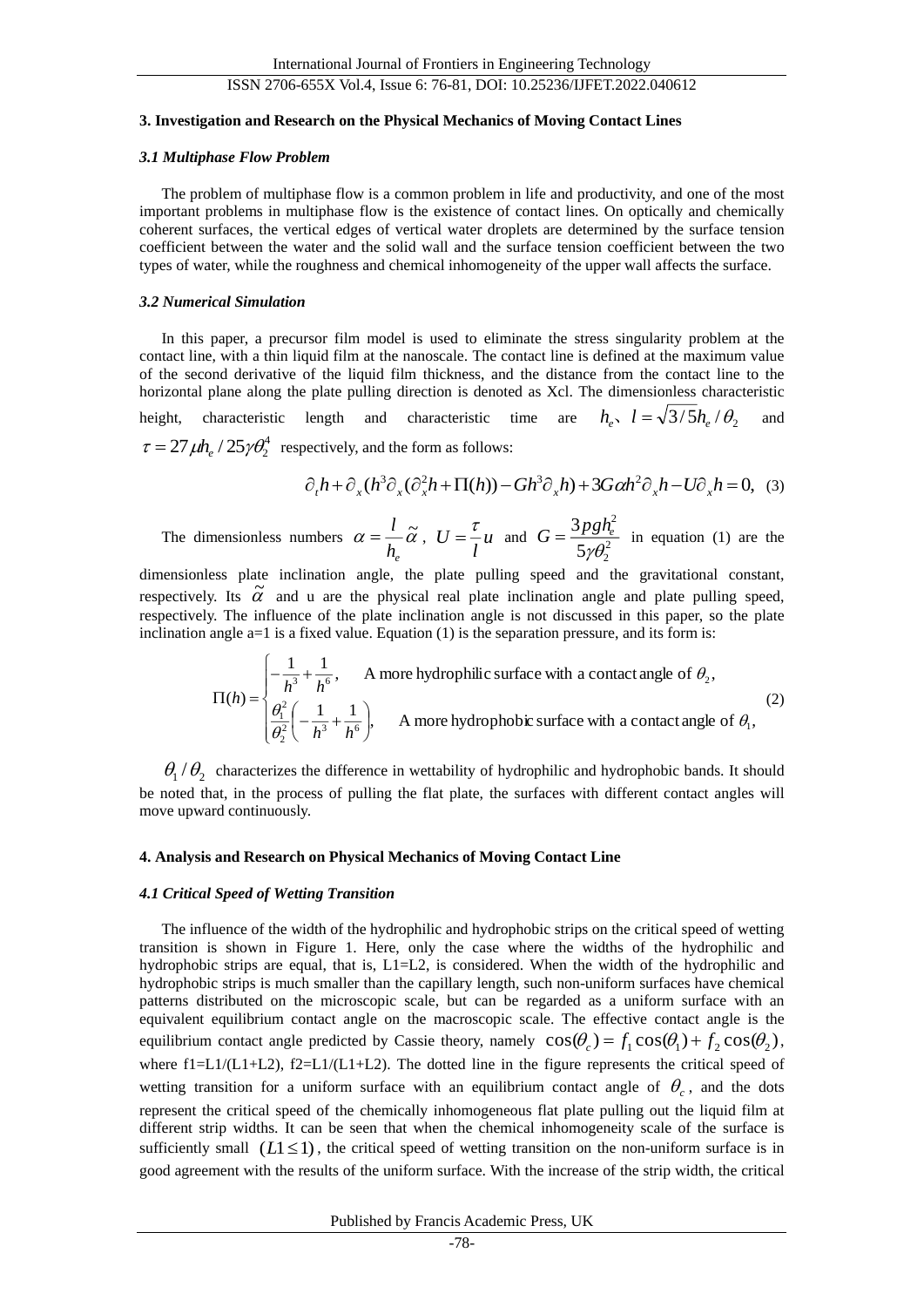speed of wetting transition gradually deviates from the result predicted by Cassie theory and decreases gradually.



*Figure 1: The critical velocity of wetting transition as a function of strip width, considering only the case where the hydrophilic and hydrophobic strip widths are the same and smaller than the capillary scale*

# *4.2 Dynamic Evolution Process of Contact Line and Liquid Film*

The evolution law of the moving contact line with time when the width of the hydrophilic and hydrophobic strips is much smaller than the capillary length, where L1=L2=1, as shown in Figure 2. The solid lines and dots in the figure represent the change process of the contact line position with time during the pulling process of the non-uniform surface and the uniform surface. The results show that the dynamic behavior of the contact line on the chemically inhomogeneous surface is the same as that of the uniform contact line, whether it is in the equilibrium state  $(U=0.20)$  or when the contact line continues to climb up after the wetting transition  $(U=0.50)$ . The behavior of the surfaces is consistent, and the small local vibration of the contact line does not affect the macroscopic uniformity, as shown in Table 1.

| T    | Uneven             | Uniform            | Uneven              | Uniform            |
|------|--------------------|--------------------|---------------------|--------------------|
|      | surface $(U=0.20)$ | surface $(U=0.20)$ | surface( $U=0.50$ ) | surface $(U=0.50)$ |
| 100  |                    |                    |                     |                    |
| 400  |                    |                    |                     |                    |
| 800  | 28                 | 28                 |                     |                    |
| 1200 |                    | 29                 | 100                 | 100                |

*Table 1: Dynamic evolution process of contact line and liquid film*

The evolution of the liquid film structure over time when the width of the hydrophilic and hydrophobic strips is much smaller than the capillary length shows that the dynamic liquid film structure pulled out after the wetting transition occurs is consistent with the results on a homogeneous surface. Comparing the evolution results of the contact line and the liquid film, we find that for the surface with chemical inhomogeneity in the microstructure, the dynamic behavior of the moving contact line in the macroscopic and the dynamic evolution process of the pulled liquid film are both the same as those of the uniform surface. The results are the same, and the equilibrium contact angle of this uniform surface can be equivalently given by the Cassie theory that characterizes the wetting properties of chemically inhomogeneous surfaces. In fact, the variation of the contact line velocity decreases with the decrease of the width of the hydrophilic and hydrophobic strips, that is, the pinning and slipping processes of the contact line are suppressed when the width of the hydrophilic and hydrophobic strips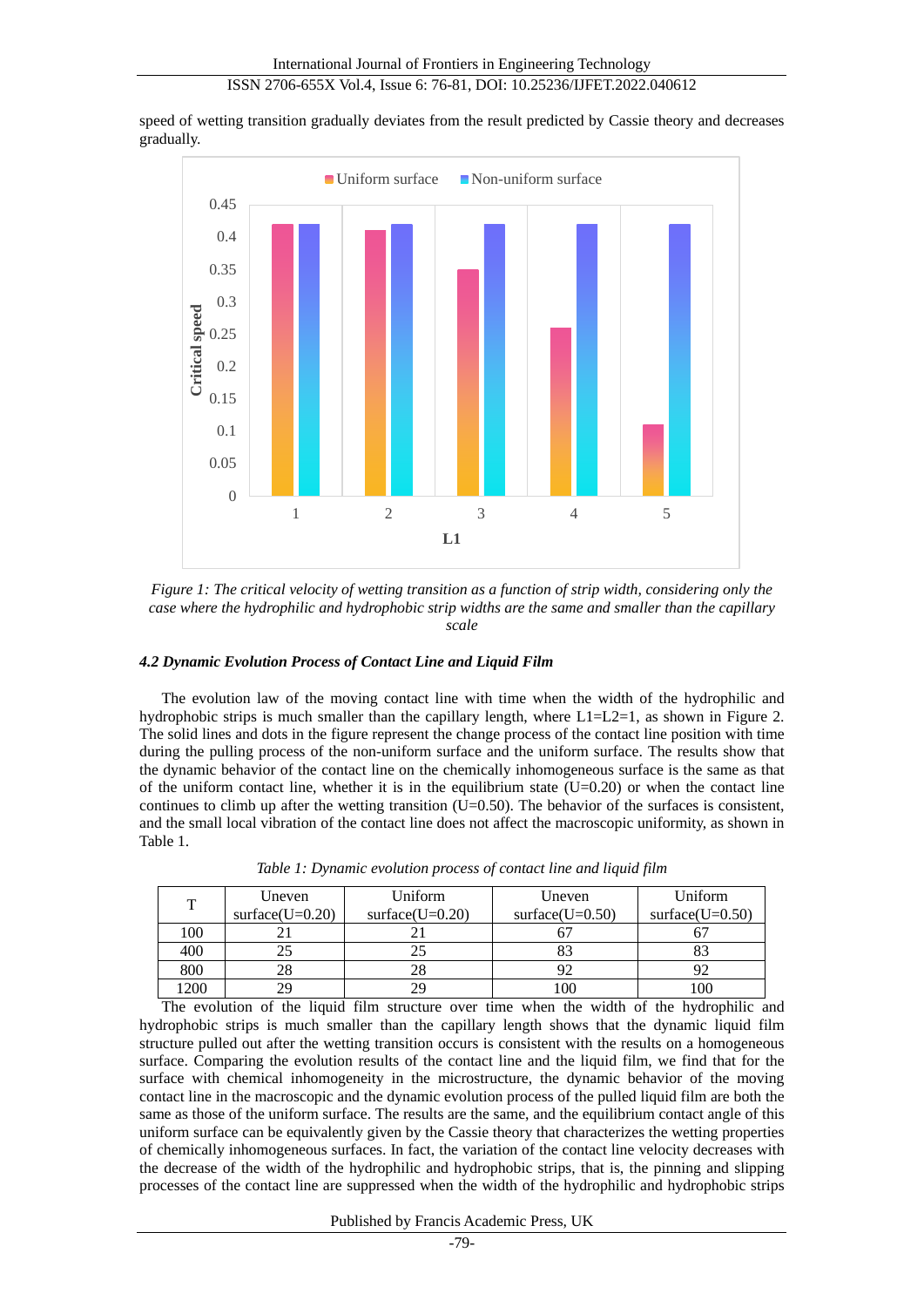decreases, while the gas-liquid The speed of the interface deformation is much slower than that of the contact line moving on the solid wall, so the liquid film structure does not change much when it continuously crosses the junction of the hydrophilic and hydrophobic strips.



*Figure 2: The time evolution curve of the moving contact line position, the strip width is much smaller than the capillary length, where L1=L2=1.*

## **5. Conclusions**

At present, there are still few numerical studies on the two-phase flow with moving contact lines on solid materials, especially considering the contact angle hysteresis effect on the material surface. With the in-depth development of computer technology, people's research on complex fluids has also entered the micro-scale stage, and the continuum model is gradually unable to meet the research needs. In this paper, the phase field method is used to explore the multiphase flow problem on rough walls with various morphologies. Based on the existing research progress, in-depth research can also be done in the following aspects. In evaluating the influence of rough surfaces, the focus Concentrating on specific geometric parameters, it is necessary to broaden the geometric parameters or further quantitatively compare whether an equivalent relationship can be established under different geometric rough models; there are differences between experiments and lubrication theory or numerical simulation due to the three-dimensional effect, how to describe the three-dimensional effect in the contact line motion The impact is a major difficulty and hot spot.

## **References**

*[1] Ambrozy M, M Lokajíek, Valo M. CLASSICAL MECHANICS AND CONTEMPORARY FUNDAMENTAL PHYSICAL RESEARCH\*. Philosophia (Philippines), 2019, 20(2):212-237.*

*[2] Brata K C, Hidayatulloh S. An idea of intuitive mobile diopter calculator for myopia patient. TELKOMNIKA Indonesian Journal of Electrical Engineering, 2019, 17(1):307-313.*

*[3] Anyanwu M U, Okpala C, Chah K F, et al. Prevalence and Traits of Mobile Colistin Resistance Gene Harbouring Isolates from Different Ecosystems in Africa. BioMed Research International, 2021, 2021(12):1-20.*

*[4] Morozov V A, Bogatko V I, Yakovlev A B. On the Mathematical Modeling of Loading High-Speed Material at the Department of Physical Mechanics, St. Petersburg State University. Vestnik St.*